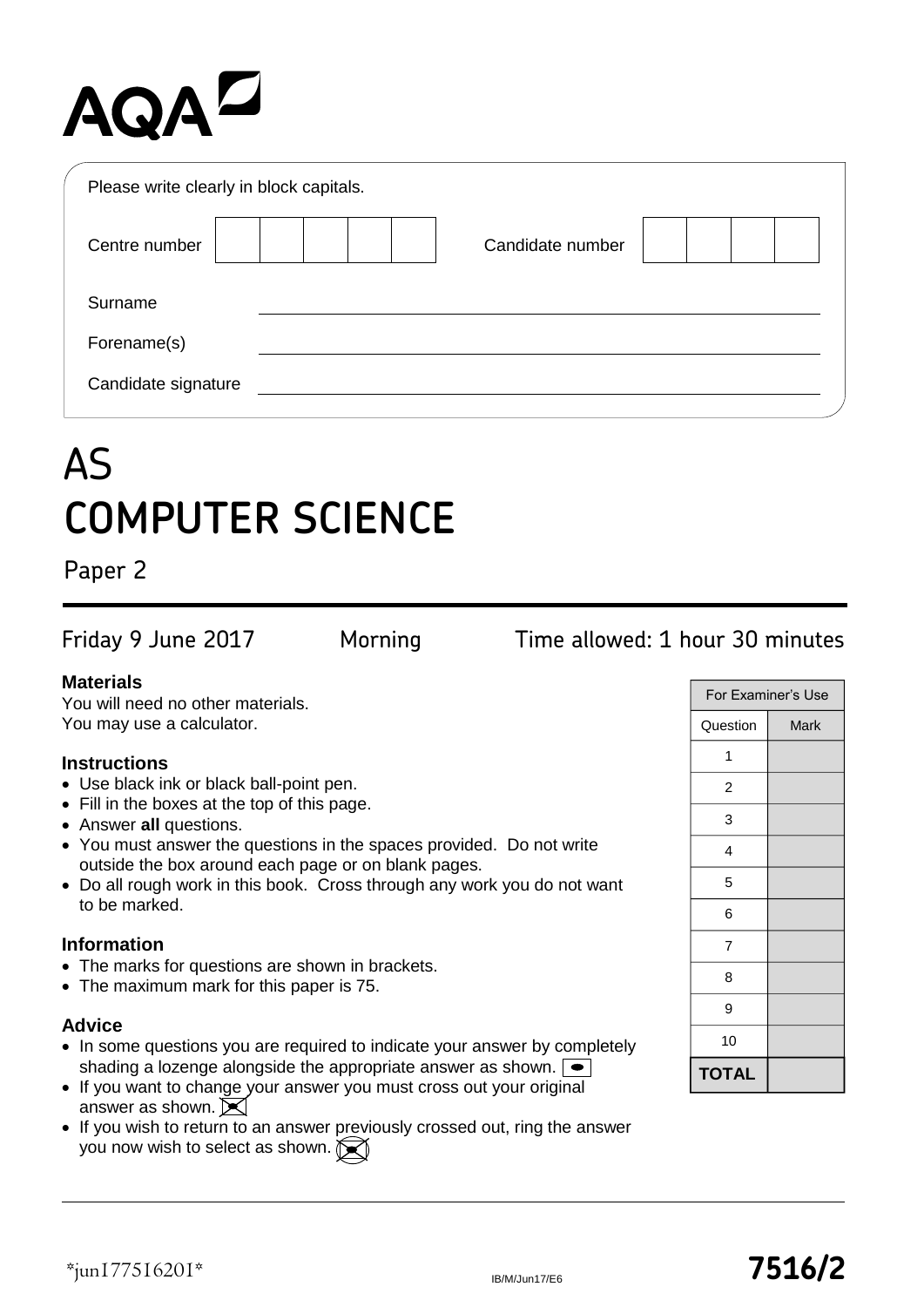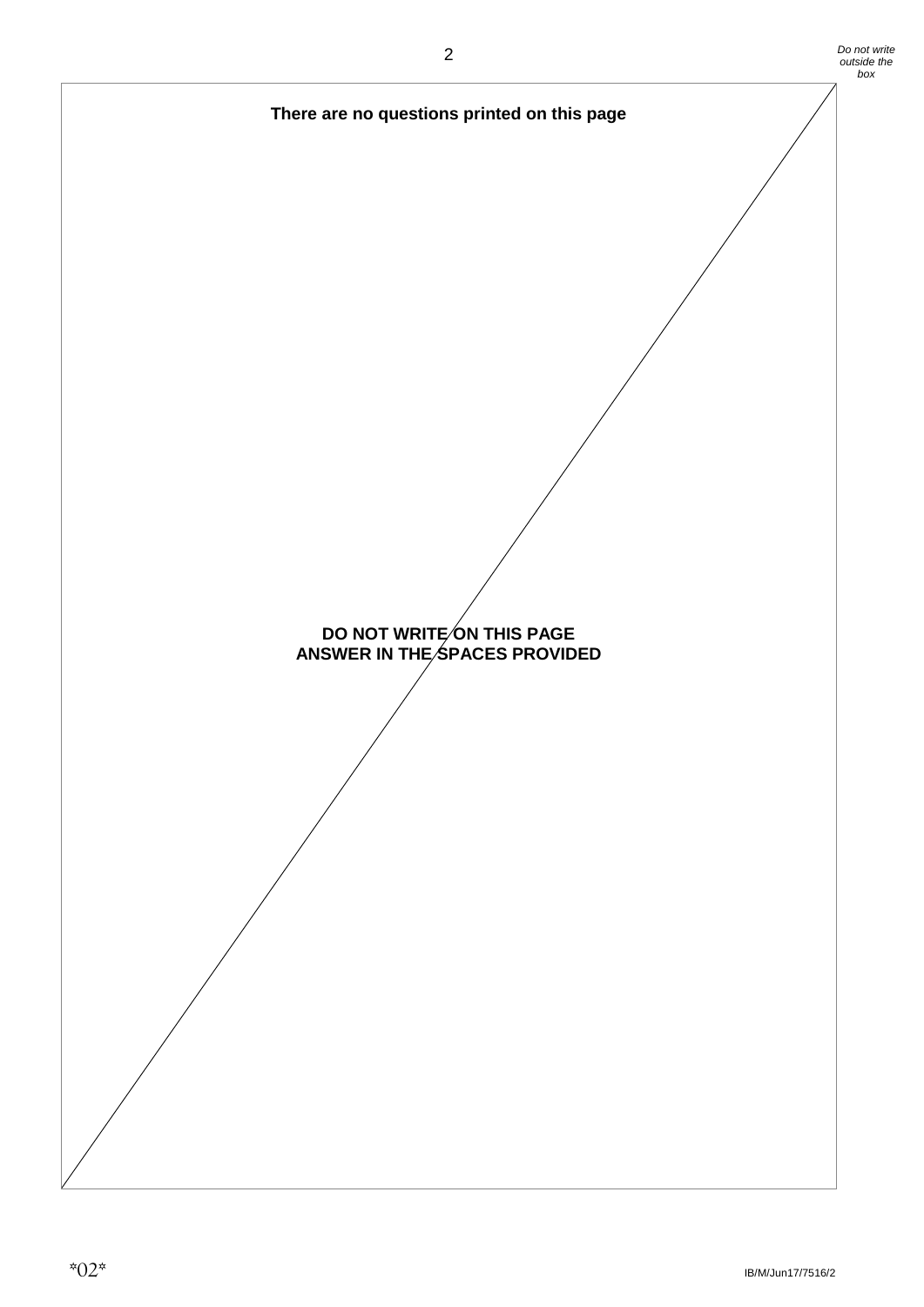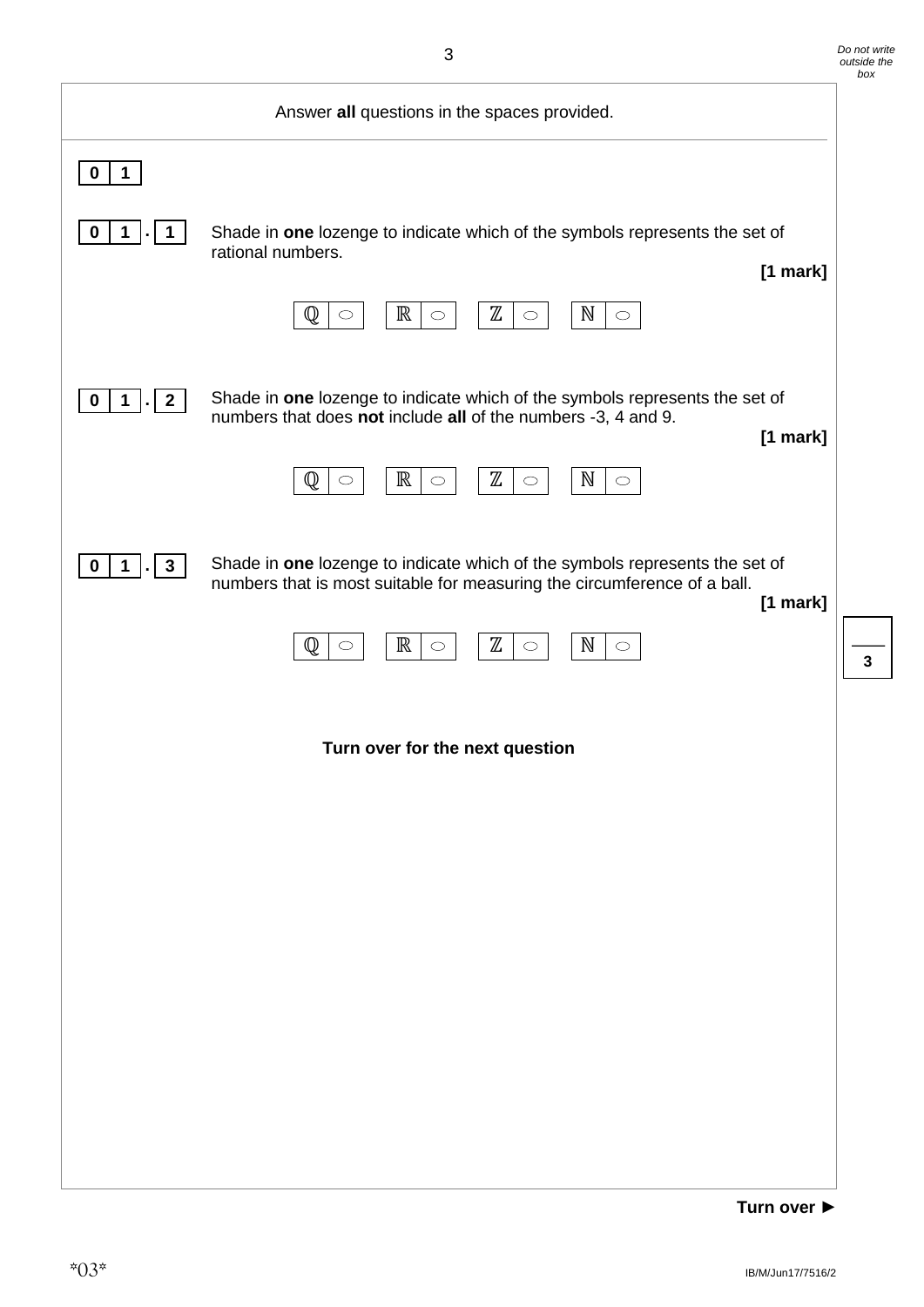| $\overline{2}$<br>0                                                                                                                                                                                                 | Figure 1a and Figure 1b show two bit patterns.                                                                                       |              |              |                     |              |              |       |              |             |          |  |
|---------------------------------------------------------------------------------------------------------------------------------------------------------------------------------------------------------------------|--------------------------------------------------------------------------------------------------------------------------------------|--------------|--------------|---------------------|--------------|--------------|-------|--------------|-------------|----------|--|
|                                                                                                                                                                                                                     |                                                                                                                                      |              |              |                     | Figure 1a    |              |       |              |             |          |  |
|                                                                                                                                                                                                                     |                                                                                                                                      | $\circ$      | $\mathsf{O}$ | $\mathsf{O}$        | $\mathbf 1$  | $\circ$      | $1\,$ | $\mathbf{1}$ | $\mathbf 1$ |          |  |
|                                                                                                                                                                                                                     | Figure 1b                                                                                                                            |              |              |                     |              |              |       |              |             |          |  |
|                                                                                                                                                                                                                     |                                                                                                                                      | $\mathsf{O}$ | $\mathsf{O}$ | $\mathsf{O}\xspace$ | $\mathsf{O}$ | $\mathsf{O}$ | $1\,$ | $1\,$        | $\circ$     |          |  |
| Explain how unsigned binary integers can be converted to hexadecimal.<br>$\mathbf{2}$<br>$\bf{0}$<br>You should illustrate in your explanation how the bit pattern in Figure 1a would<br>be converted.<br>[2 marks] |                                                                                                                                      |              |              |                     |              |              |       |              |             |          |  |
| $2 \mid \cdot \mid 2 \mid$<br>$\mathbf 0$                                                                                                                                                                           | If Figure 1a and Figure 1b both represent unsigned binary integers, what is the<br>binary result of adding the two numbers together? |              |              |                     |              |              |       |              |             | [1 mark] |  |
|                                                                                                                                                                                                                     |                                                                                                                                      |              |              |                     |              |              |       |              |             |          |  |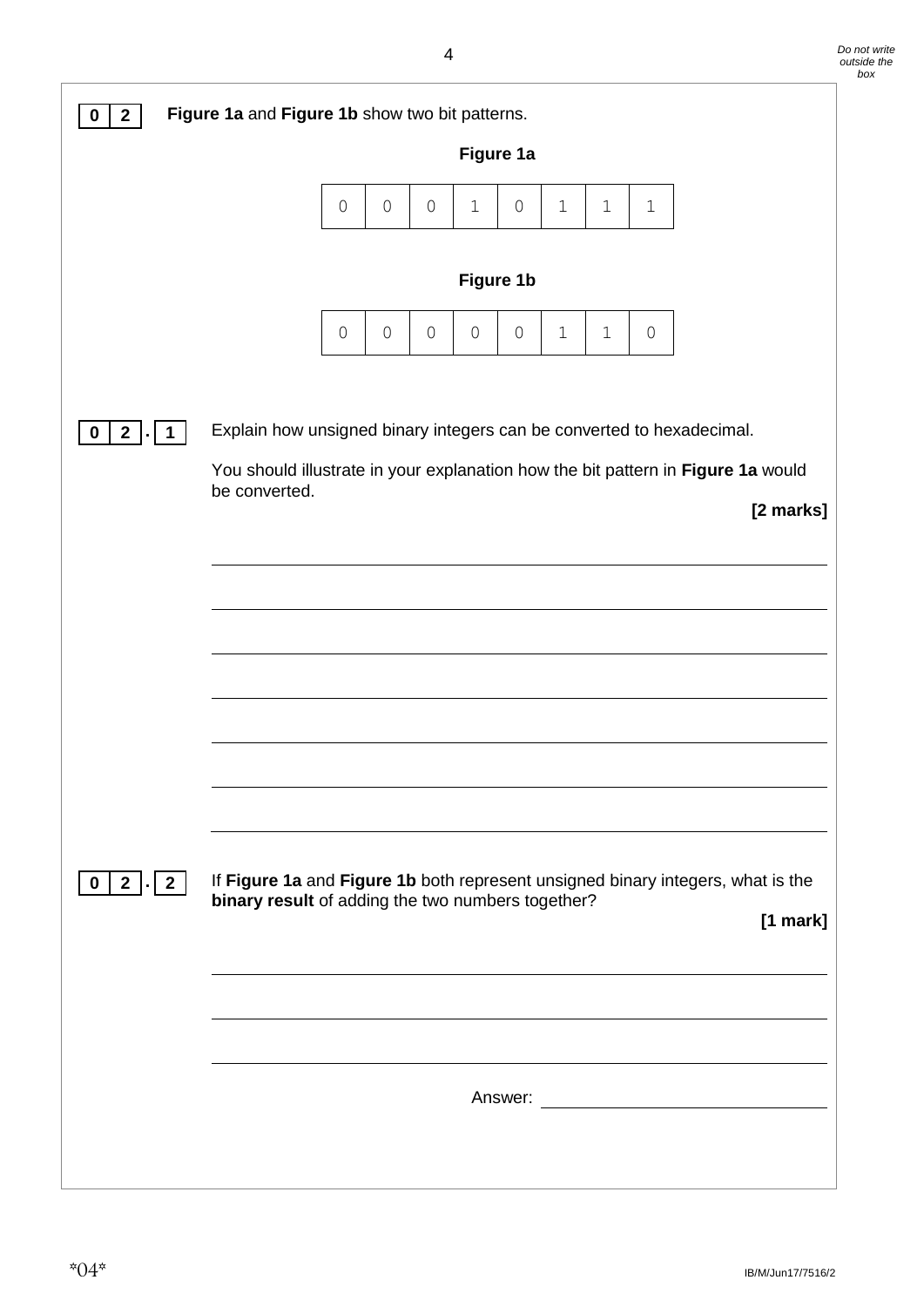| $2$ .<br>$\mathbf{3}$<br>$\mathbf 0$    | If Figure 1a and Figure 1b both represent unsigned binary integers, what is the<br>binary result of multiplying the two numbers?                                                  |  |  |  |  |  |  |
|-----------------------------------------|-----------------------------------------------------------------------------------------------------------------------------------------------------------------------------------|--|--|--|--|--|--|
|                                         | You must show your working.<br>[2 marks]                                                                                                                                          |  |  |  |  |  |  |
|                                         |                                                                                                                                                                                   |  |  |  |  |  |  |
|                                         |                                                                                                                                                                                   |  |  |  |  |  |  |
|                                         |                                                                                                                                                                                   |  |  |  |  |  |  |
|                                         | Answer: <u>________________________________</u>                                                                                                                                   |  |  |  |  |  |  |
| $2$ .<br>$\mathbf 0$<br>-4              | Indicate clearly on Figure 2 where the binary point must be placed so that the<br>value 19.375 is represented.                                                                    |  |  |  |  |  |  |
|                                         | $[1$ mark]<br><b>Figure 2</b>                                                                                                                                                     |  |  |  |  |  |  |
|                                         | 1<br>0<br>0<br>$\mathbf 1$<br>$\mathbf 1$<br>0<br>1<br>1                                                                                                                          |  |  |  |  |  |  |
| $2$ .<br>$\mathbf 0$<br>$5\overline{)}$ | Figure 3 is a 7-bit ASCII character to be transmitted across a network. The<br>system uses odd parity with the parity bit being transmitted in the MSB (Most<br>Significant Bit). |  |  |  |  |  |  |
|                                         | Calculate the parity bit and write it in the empty cell in Figure 3.<br>$[1$ mark]                                                                                                |  |  |  |  |  |  |
|                                         | Figure 3                                                                                                                                                                          |  |  |  |  |  |  |
|                                         | $\mathbf 1$<br>$\mathsf O$<br>$\mathbf 1$<br>$\mathsf{O}$<br>$\mathsf{O}$<br>$\mathbf 1$<br>$\mathbf 1$                                                                           |  |  |  |  |  |  |
|                                         |                                                                                                                                                                                   |  |  |  |  |  |  |
|                                         |                                                                                                                                                                                   |  |  |  |  |  |  |
|                                         |                                                                                                                                                                                   |  |  |  |  |  |  |
|                                         |                                                                                                                                                                                   |  |  |  |  |  |  |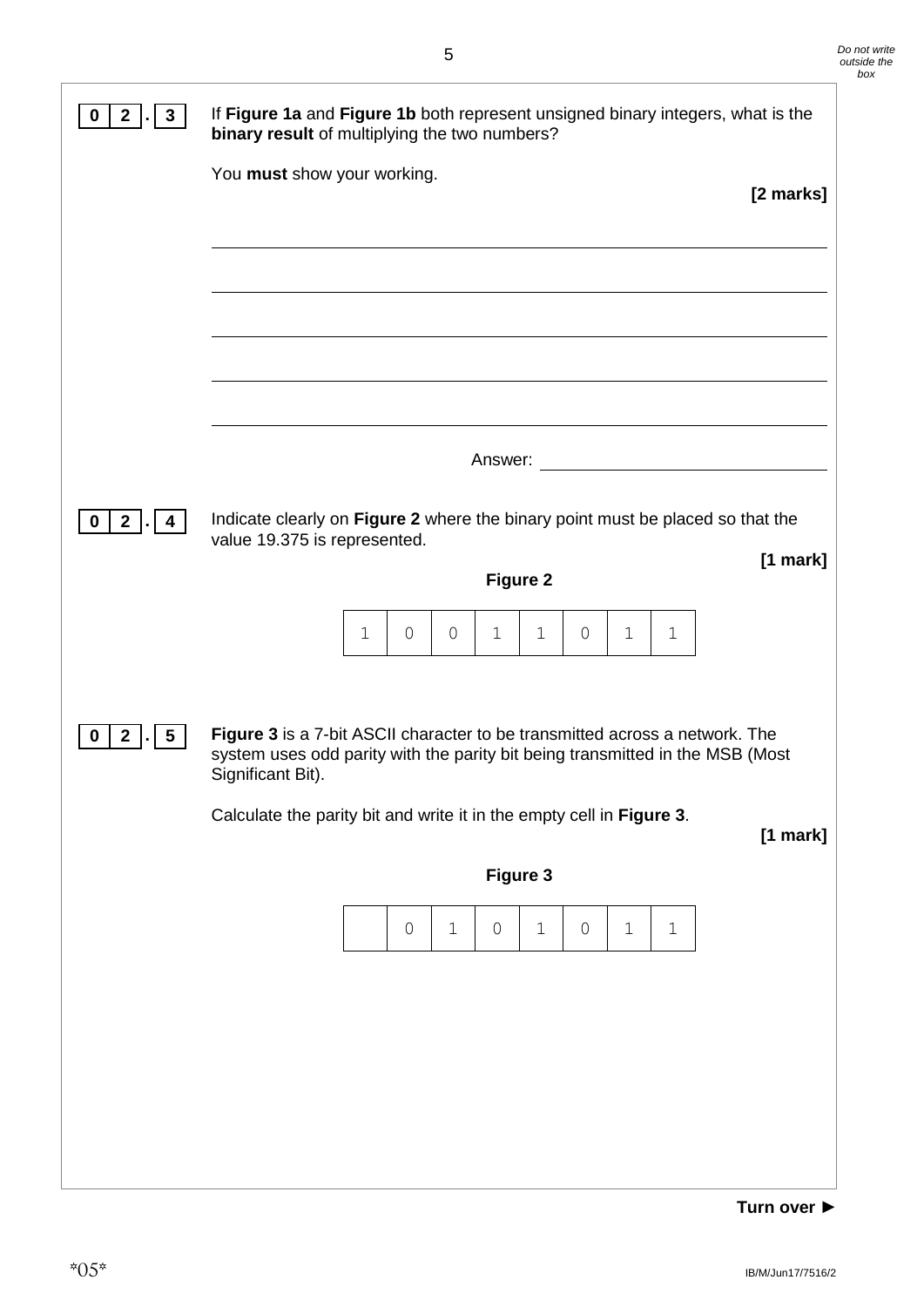| $\mathbf{2}$<br>$\boldsymbol{0}$<br>6 | When transmitting data across a network some systems use majority voting<br>rather than a parity bit.                    |
|---------------------------------------|--------------------------------------------------------------------------------------------------------------------------|
|                                       | State one advantage of using majority voting over a parity bit and explain how<br>this advantage is achieved.            |
|                                       | [2 marks]                                                                                                                |
|                                       |                                                                                                                          |
|                                       |                                                                                                                          |
|                                       |                                                                                                                          |
|                                       |                                                                                                                          |
|                                       |                                                                                                                          |
| $\mathbf{3}$<br>$\mathbf 0$           | A band is recording and digitising a song to make available as a download from<br>their website.                         |
| $3$ . 1<br>$\mathbf 0$                | The song lasts 3 minutes. The sample resolution is 16 bits and a sample rate of<br>44 kHz has been used.                 |
|                                       | A sample rate of 1 Hz means that one sample has been taken every second.                                                 |
|                                       | Calculate the minimum amount of storage space, in megabytes (MB), needed to<br>store the song in an uncompressed format. |
|                                       | You must show your working.<br>[3 marks]                                                                                 |
|                                       |                                                                                                                          |
|                                       |                                                                                                                          |
|                                       |                                                                                                                          |
|                                       |                                                                                                                          |
|                                       |                                                                                                                          |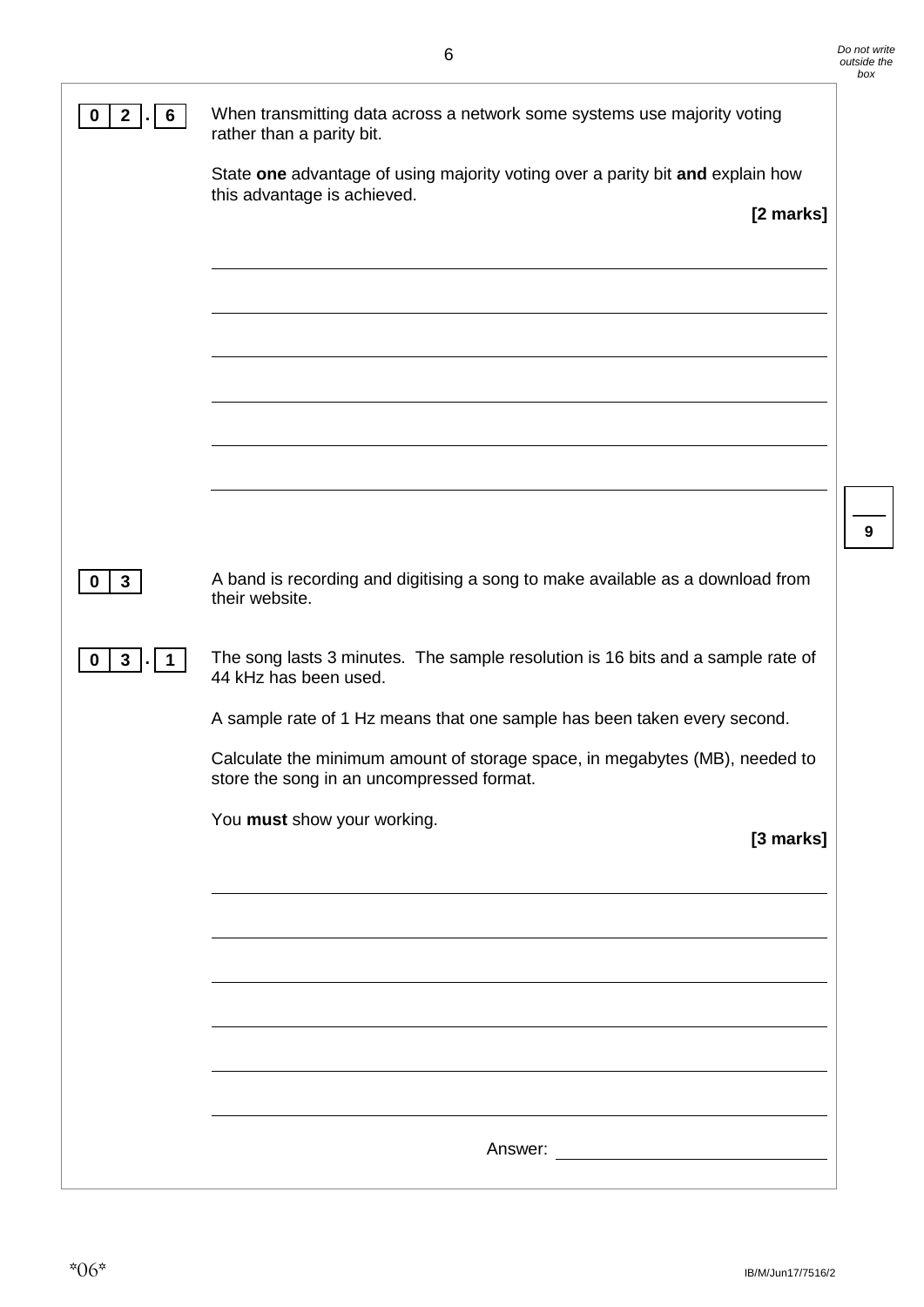|                                 | Describe the steps the ADC goes through in this process.<br>[3 marks]            |
|---------------------------------|----------------------------------------------------------------------------------|
|                                 |                                                                                  |
|                                 |                                                                                  |
|                                 |                                                                                  |
|                                 |                                                                                  |
|                                 |                                                                                  |
|                                 |                                                                                  |
|                                 |                                                                                  |
|                                 |                                                                                  |
|                                 |                                                                                  |
| $3\overline{3}$<br>$\mathbf{3}$ | The band have been advised to save their song using lossless compression.        |
|                                 | Explain why it might be appropriate for the band to save the song using lossless |
|                                 | compression rather than using lossy compression.<br>[2 marks]                    |
|                                 |                                                                                  |
|                                 |                                                                                  |
|                                 |                                                                                  |
|                                 |                                                                                  |
|                                 |                                                                                  |
|                                 |                                                                                  |

#### **Turn over ►**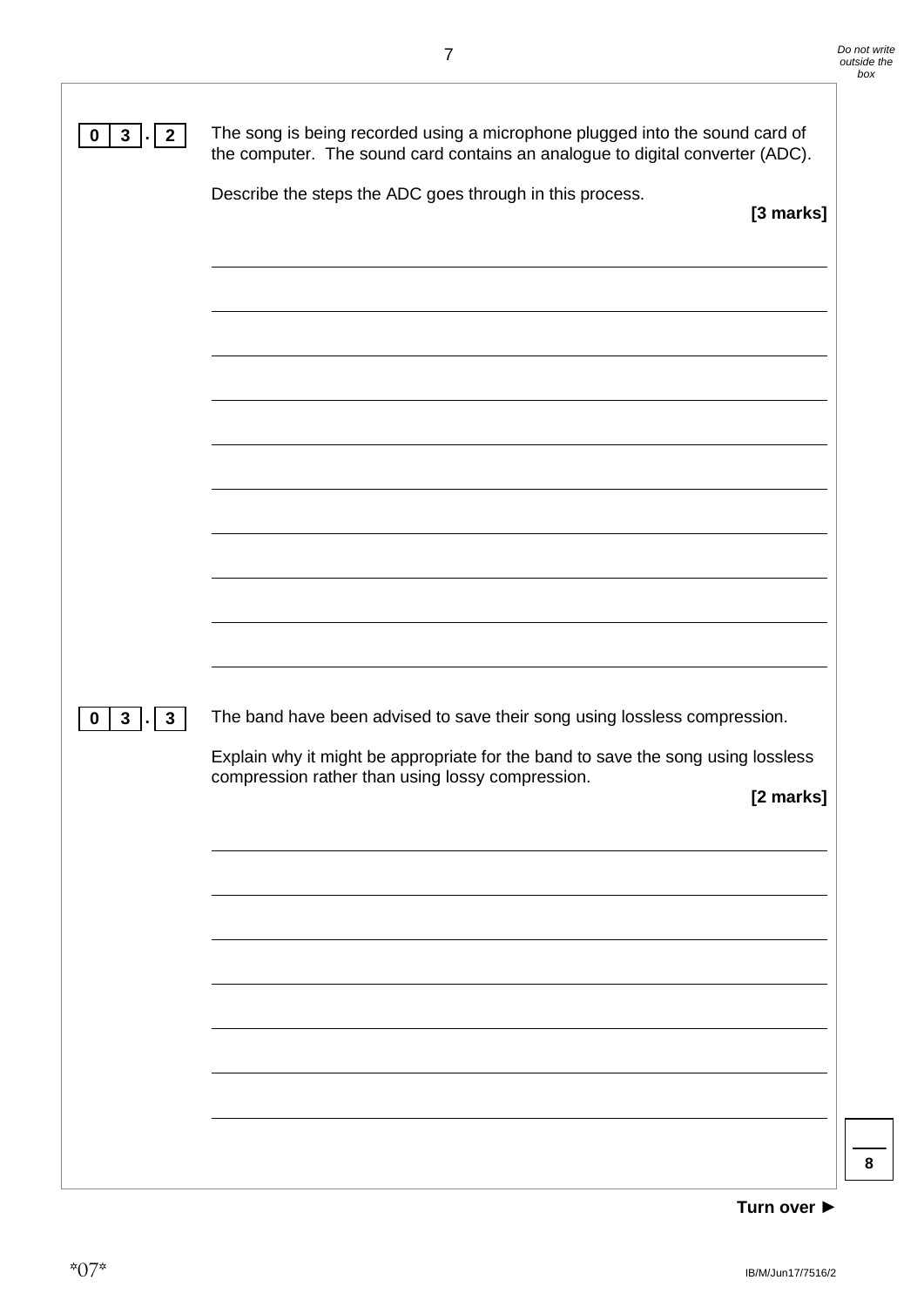| $\overline{\mathbf{4}}$<br>$\mathbf 0$ |                                                                |           |
|----------------------------------------|----------------------------------------------------------------|-----------|
| $4$   $\mid$ 1<br>$\mathbf 0$          | Explain the differences between an interpreter and a compiler. | [4 marks] |
|                                        |                                                                |           |
|                                        |                                                                |           |
|                                        |                                                                |           |
|                                        |                                                                |           |
|                                        |                                                                |           |
|                                        |                                                                |           |
|                                        |                                                                |           |
|                                        |                                                                |           |
|                                        |                                                                |           |
|                                        |                                                                |           |
|                                        |                                                                |           |
|                                        |                                                                |           |
|                                        |                                                                |           |
|                                        |                                                                |           |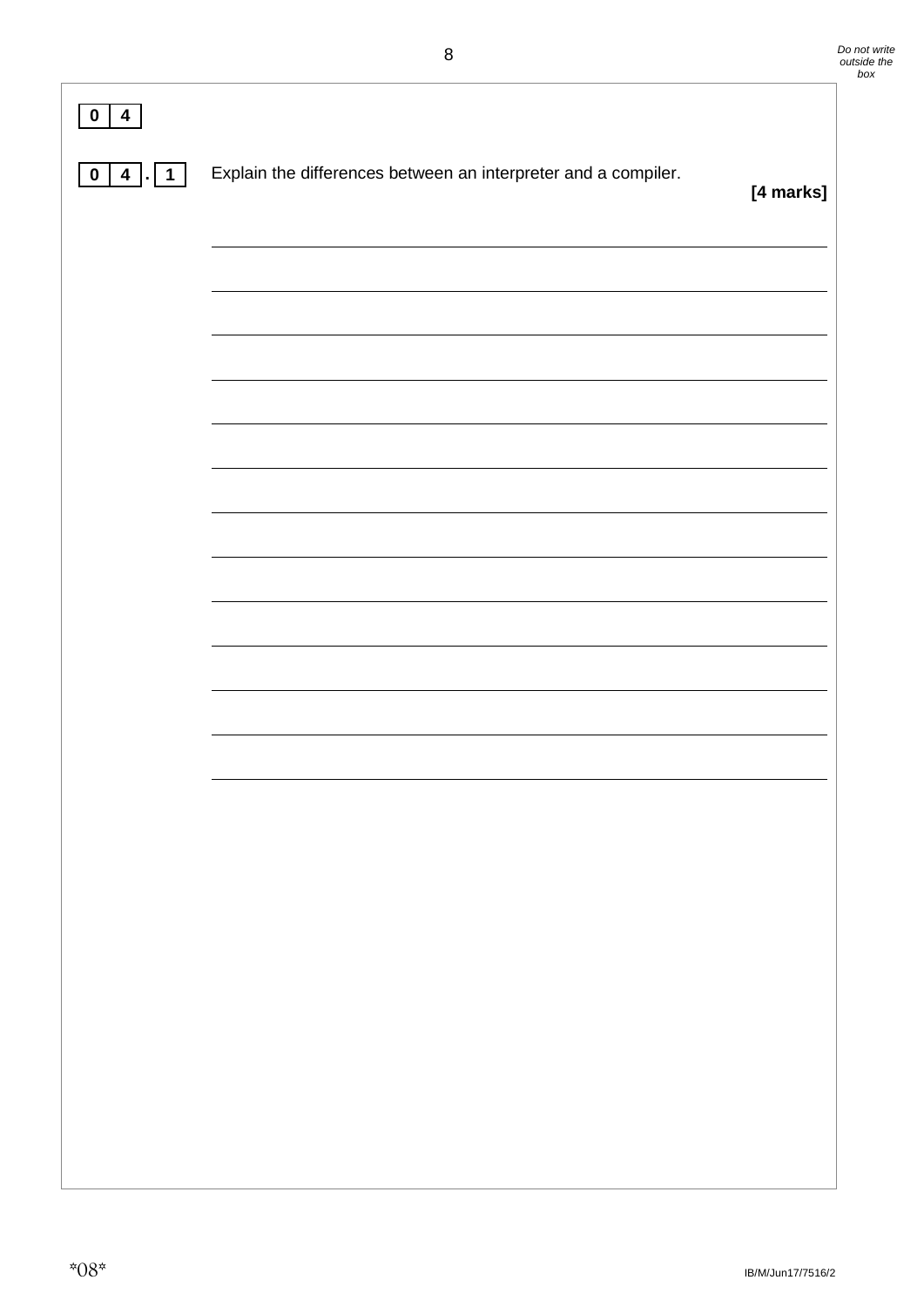**0 4**  $\boxed{0}$  **A** company is using a newly-developed processor in its latest microwave oven. A software developer is writing the program to control the oven.

> The developer chose to use **assembly language** rather than a high-level language to write the program.

Explain why the developer may have made this decision.

**[3 marks]**

**Turn over for the next question**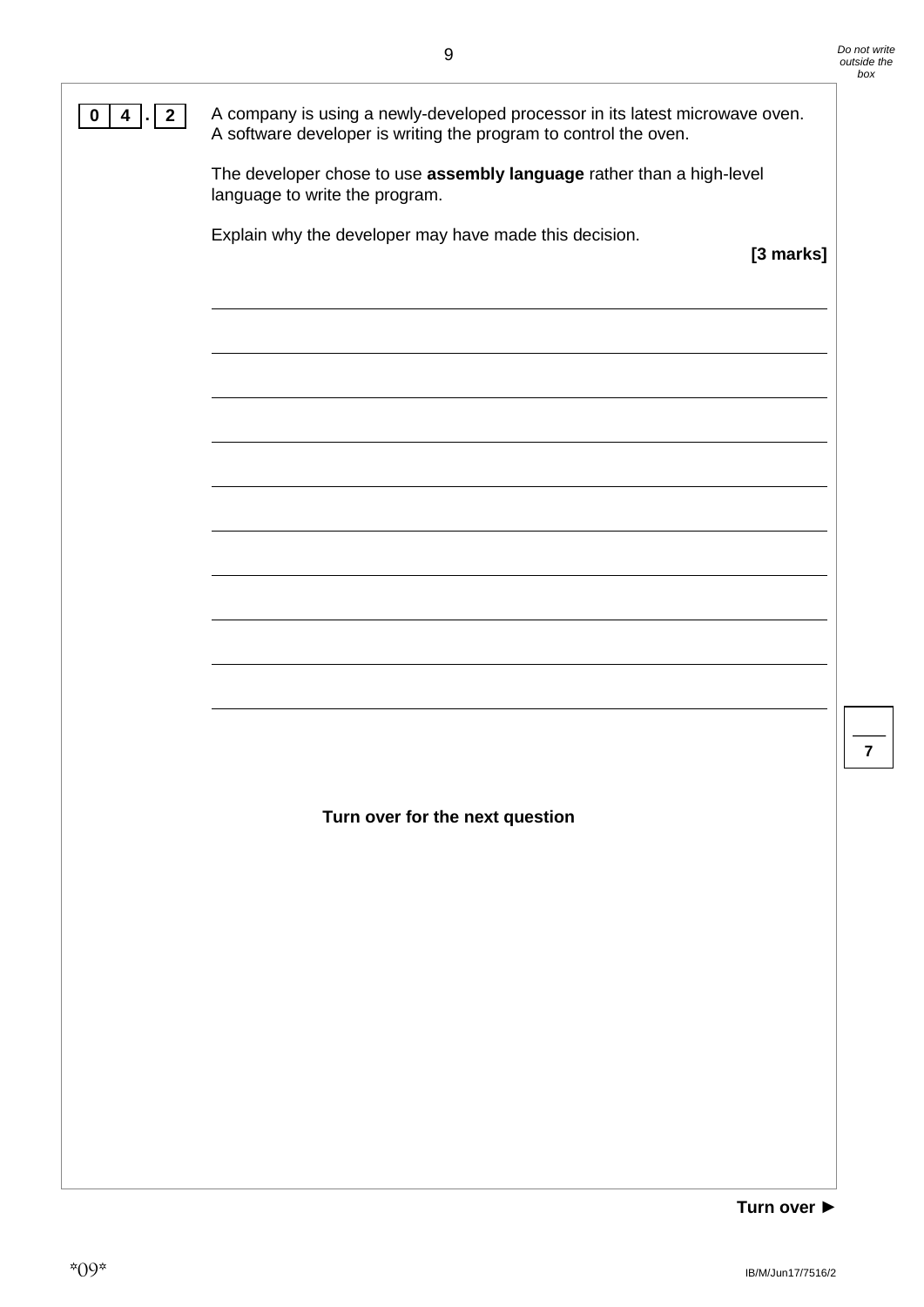| Figure 4<br>$\, {\bf B}$<br>$\mathbf{A}$<br>Q<br>$\mathbf{A}$<br>$\pmb{0}$<br>$\mathbf 0$<br>$\mathbf{1}$<br>Q<br>$B -$<br>$\pmb{0}$<br>$\mathbf 1$<br>1<br>$\pmb{0}$<br>$\mathbf{1}$<br>$\mathbf 1$<br>$\mathbf{1}$<br>1<br>$\pmb{0}$<br>What is the name of the logic gate represented by the truth table and symbol<br>shown in Figure 4?<br>$\overline{2}$<br>Complete the truth table below to prove that $\mathbf{A} + \overline{\mathbf{B}}$ is equivalent to $\overline{\overline{\mathbf{A}} \cdot \mathbf{B}}$<br>$\, {\bf B}$<br>$\mathbf{A}$<br>$\pmb{0}$<br>$\pmb{0}$<br>$\boldsymbol{0}$<br>1<br>$\mathbf{1}$<br>$\pmb{0}$<br>$\mathbf{1}$<br>$\mathbf{1}$ | $[1$ mark]<br>[3 marks] | $0 \mid 5$<br>$5$ . 1<br>$5$ . |  |  | $\cdot$ |  |  |  |
|--------------------------------------------------------------------------------------------------------------------------------------------------------------------------------------------------------------------------------------------------------------------------------------------------------------------------------------------------------------------------------------------------------------------------------------------------------------------------------------------------------------------------------------------------------------------------------------------------------------------------------------------------------------------------|-------------------------|--------------------------------|--|--|---------|--|--|--|
|                                                                                                                                                                                                                                                                                                                                                                                                                                                                                                                                                                                                                                                                          |                         |                                |  |  |         |  |  |  |
|                                                                                                                                                                                                                                                                                                                                                                                                                                                                                                                                                                                                                                                                          |                         |                                |  |  |         |  |  |  |
|                                                                                                                                                                                                                                                                                                                                                                                                                                                                                                                                                                                                                                                                          |                         |                                |  |  |         |  |  |  |
|                                                                                                                                                                                                                                                                                                                                                                                                                                                                                                                                                                                                                                                                          |                         |                                |  |  |         |  |  |  |
|                                                                                                                                                                                                                                                                                                                                                                                                                                                                                                                                                                                                                                                                          |                         |                                |  |  |         |  |  |  |
|                                                                                                                                                                                                                                                                                                                                                                                                                                                                                                                                                                                                                                                                          |                         |                                |  |  |         |  |  |  |
|                                                                                                                                                                                                                                                                                                                                                                                                                                                                                                                                                                                                                                                                          |                         |                                |  |  |         |  |  |  |
|                                                                                                                                                                                                                                                                                                                                                                                                                                                                                                                                                                                                                                                                          |                         |                                |  |  |         |  |  |  |
|                                                                                                                                                                                                                                                                                                                                                                                                                                                                                                                                                                                                                                                                          |                         |                                |  |  |         |  |  |  |
|                                                                                                                                                                                                                                                                                                                                                                                                                                                                                                                                                                                                                                                                          |                         |                                |  |  |         |  |  |  |
|                                                                                                                                                                                                                                                                                                                                                                                                                                                                                                                                                                                                                                                                          |                         |                                |  |  |         |  |  |  |
|                                                                                                                                                                                                                                                                                                                                                                                                                                                                                                                                                                                                                                                                          |                         |                                |  |  |         |  |  |  |
|                                                                                                                                                                                                                                                                                                                                                                                                                                                                                                                                                                                                                                                                          |                         |                                |  |  |         |  |  |  |
|                                                                                                                                                                                                                                                                                                                                                                                                                                                                                                                                                                                                                                                                          |                         |                                |  |  |         |  |  |  |
|                                                                                                                                                                                                                                                                                                                                                                                                                                                                                                                                                                                                                                                                          |                         |                                |  |  |         |  |  |  |
|                                                                                                                                                                                                                                                                                                                                                                                                                                                                                                                                                                                                                                                                          |                         |                                |  |  |         |  |  |  |

*Do not write*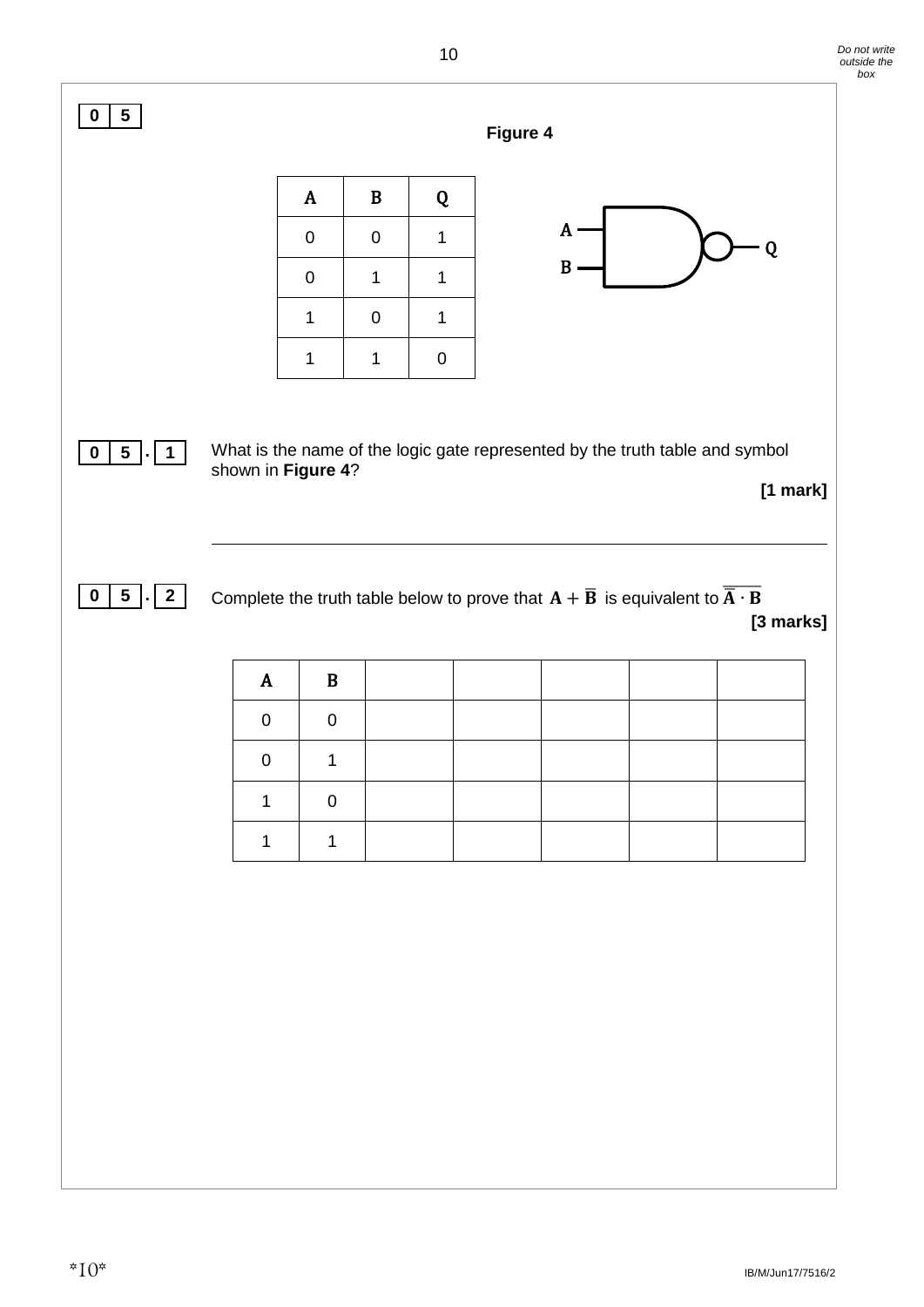| 5 . <br>$\mathbf{3}$<br>0 | Using the laws of Boolean algebra, simplify the following Boolean expression.                                          |           |  |  |  |  |  |
|---------------------------|------------------------------------------------------------------------------------------------------------------------|-----------|--|--|--|--|--|
|                           | $(X + Y) \cdot (X + \overline{Y})$                                                                                     |           |  |  |  |  |  |
|                           | You must show your working.                                                                                            |           |  |  |  |  |  |
|                           |                                                                                                                        | [4 marks] |  |  |  |  |  |
|                           |                                                                                                                        |           |  |  |  |  |  |
|                           |                                                                                                                        |           |  |  |  |  |  |
|                           |                                                                                                                        |           |  |  |  |  |  |
|                           |                                                                                                                        |           |  |  |  |  |  |
|                           |                                                                                                                        |           |  |  |  |  |  |
|                           |                                                                                                                        |           |  |  |  |  |  |
|                           | <u> 1989 - Johann Stoff, amerikansk politiker (d. 1989)</u>                                                            |           |  |  |  |  |  |
|                           | <u> 1989 - Johann Stoff, deutscher Stoffen und der Stoffen und der Stoffen und der Stoffen und der Stoffen und der</u> |           |  |  |  |  |  |
|                           |                                                                                                                        |           |  |  |  |  |  |
|                           |                                                                                                                        |           |  |  |  |  |  |
|                           |                                                                                                                        |           |  |  |  |  |  |
|                           |                                                                                                                        |           |  |  |  |  |  |
|                           |                                                                                                                        |           |  |  |  |  |  |
|                           | Turn over for the next question                                                                                        |           |  |  |  |  |  |
|                           |                                                                                                                        |           |  |  |  |  |  |
|                           |                                                                                                                        |           |  |  |  |  |  |
|                           |                                                                                                                        |           |  |  |  |  |  |
|                           |                                                                                                                        |           |  |  |  |  |  |
|                           |                                                                                                                        |           |  |  |  |  |  |
|                           |                                                                                                                        |           |  |  |  |  |  |
|                           |                                                                                                                        |           |  |  |  |  |  |
|                           |                                                                                                                        |           |  |  |  |  |  |
|                           |                                                                                                                        |           |  |  |  |  |  |
|                           |                                                                                                                        |           |  |  |  |  |  |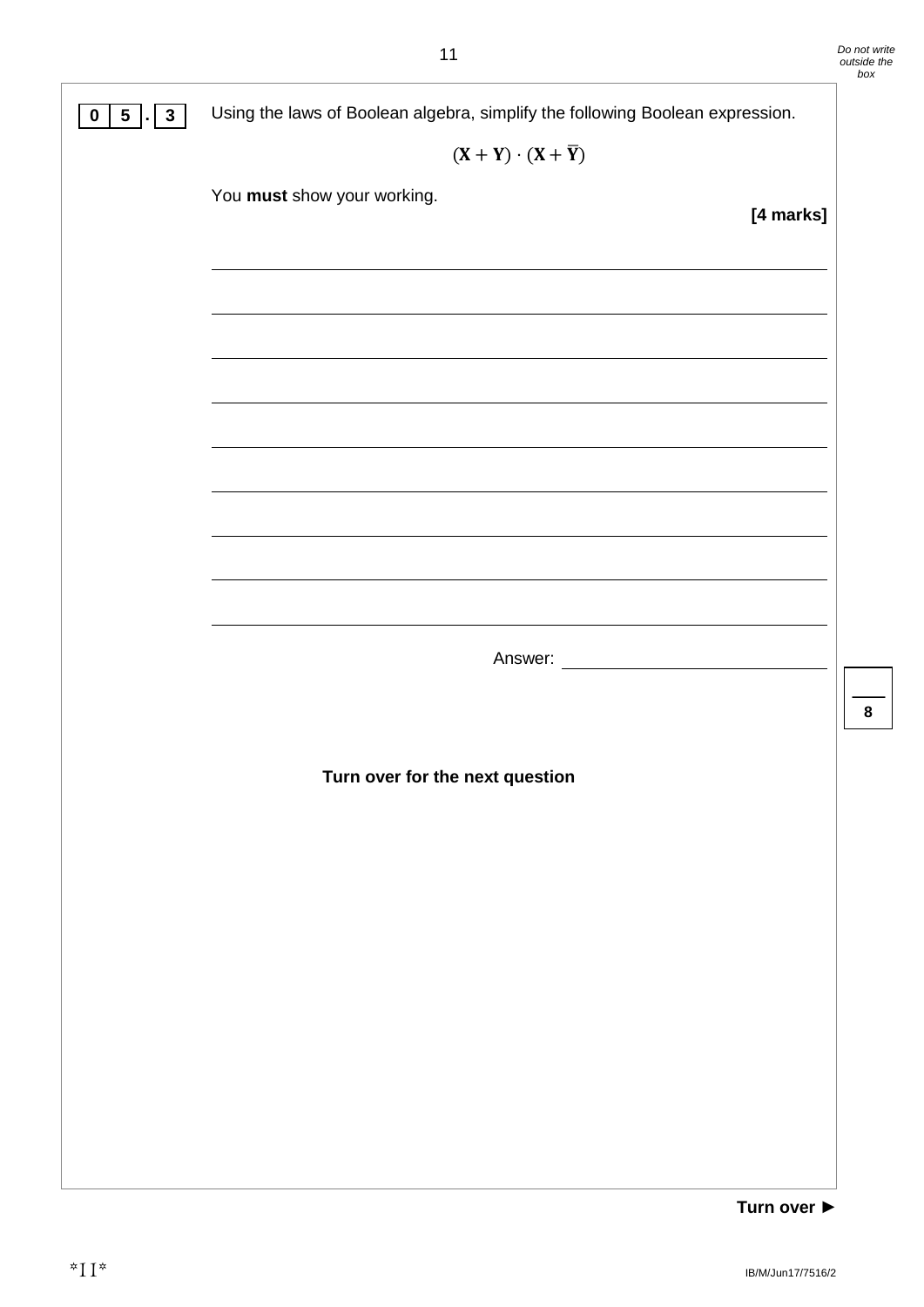| 6<br>$\bf{0}$                                      | The two most common computer architectures are Harvard and von Neumann.                                                              |
|----------------------------------------------------|--------------------------------------------------------------------------------------------------------------------------------------|
| 6 <sup>1</sup><br>$\boldsymbol{0}$<br>$\mathbf{1}$ | Describe one difference between the way the Harvard and von Neumann<br>architectures operate.<br>[2 marks]                           |
|                                                    |                                                                                                                                      |
|                                                    |                                                                                                                                      |
|                                                    |                                                                                                                                      |
|                                                    |                                                                                                                                      |
|                                                    |                                                                                                                                      |
| $\mathbf 0$<br>$6$ .<br>$\sqrt{2}$                 | Shade one lozenge to indicate the type of computer architecture that is typically<br>used for digital signal processing.<br>[1 mark] |
|                                                    | <b>Harvard</b><br>von Neumann<br>$\bigcirc$<br>$\bigcirc$                                                                            |
|                                                    |                                                                                                                                      |
|                                                    |                                                                                                                                      |
|                                                    |                                                                                                                                      |
|                                                    |                                                                                                                                      |
|                                                    |                                                                                                                                      |
|                                                    |                                                                                                                                      |
|                                                    |                                                                                                                                      |
|                                                    |                                                                                                                                      |
|                                                    |                                                                                                                                      |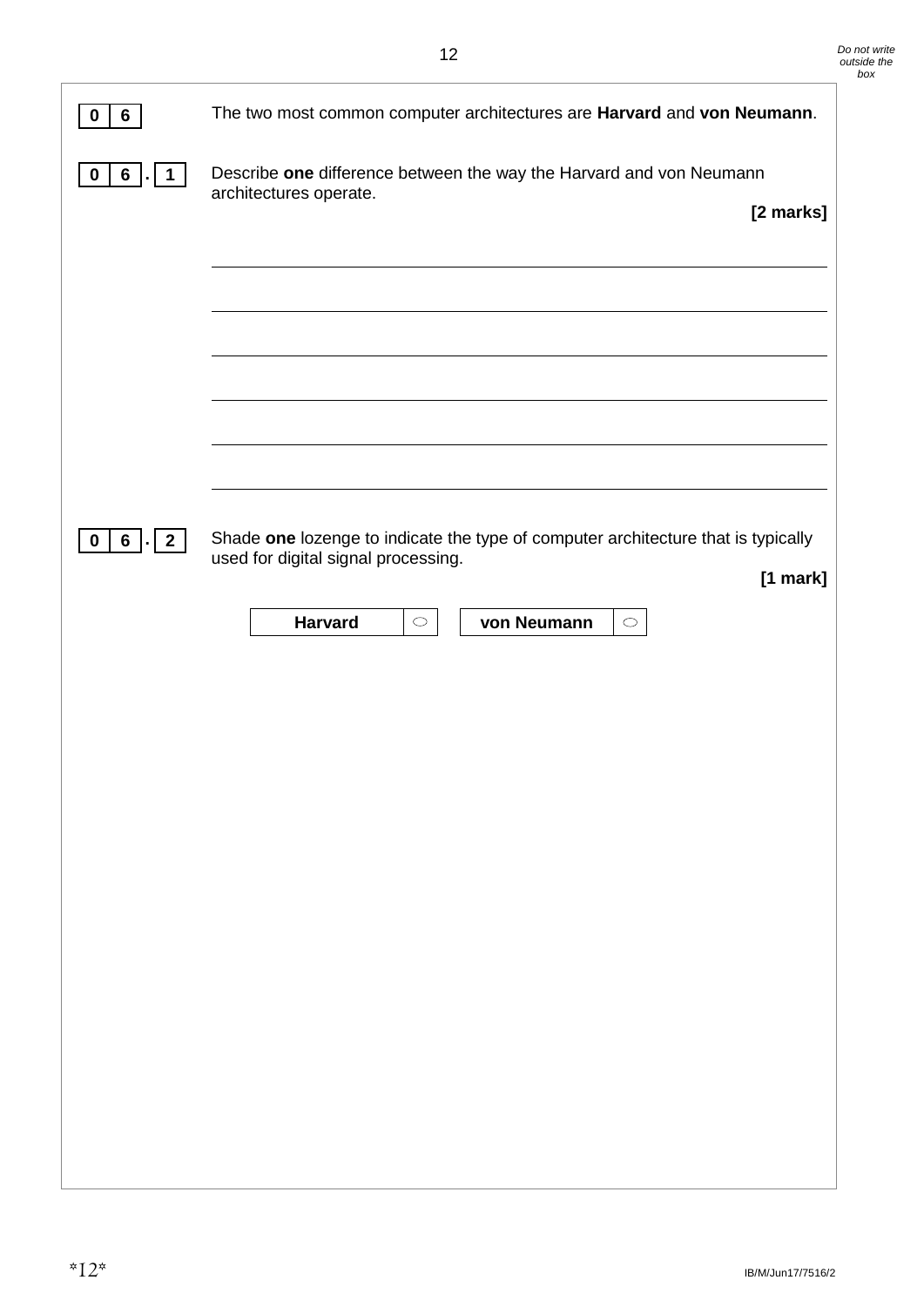

**Turn over ►**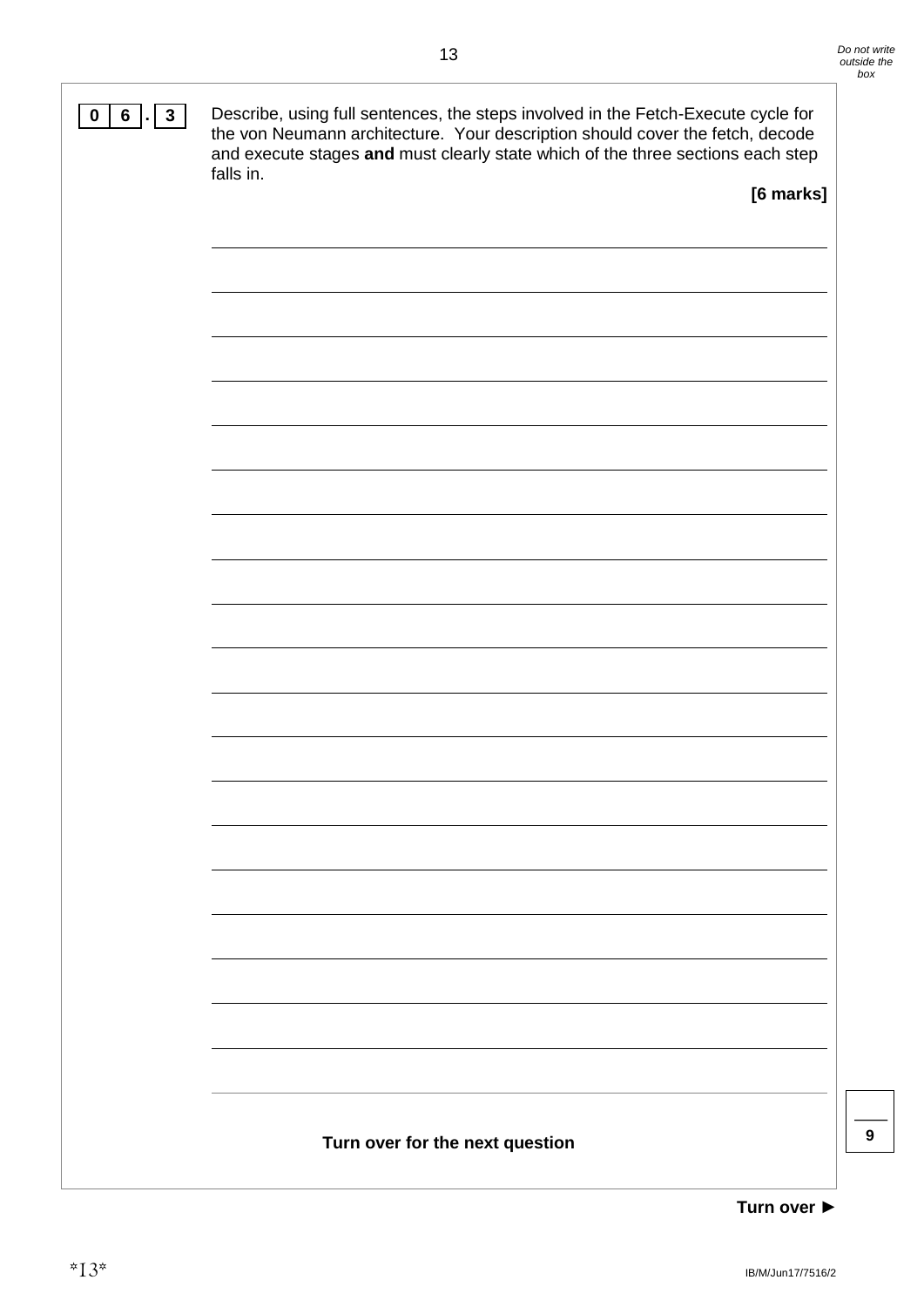| $\overline{0}$ |                                  | Table 1 - standard AQA assembly language instruction set. This should<br>be used to answer question parts $\vert 0 \vert 7 \vert . \vert 1 \vert$ and $\vert 0 \vert 7 \vert . \vert 2 \vert$ |
|----------------|----------------------------------|-----------------------------------------------------------------------------------------------------------------------------------------------------------------------------------------------|
|                | LDR Rd, <memory ref=""></memory> | Load the value stored in the memory location specified by                                                                                                                                     |
|                |                                  | <memory ref=""> into register d.</memory>                                                                                                                                                     |
|                | STR Rd, <memory ref=""></memory> | Store the value that is in register $d$ into the memory location                                                                                                                              |
|                |                                  | specified by <memory ref="">.</memory>                                                                                                                                                        |

| ADD Rd, Rn, <operand2></operand2>         | Add the value specified in <operand2> to the value in</operand2>       |
|-------------------------------------------|------------------------------------------------------------------------|
|                                           | register n and store the result in register d.                         |
| SUB Rd, Rn, <operand2></operand2>         | Subtract the value specified by <operand2> from the value</operand2>   |
|                                           | in register $n$ and store the result in register $d$ .                 |
| MOV Rd, <operand2></operand2>             | Copy the value specified by <operand2> into register d.</operand2>     |
| CMP Rn, <operand2></operand2>             | Compare the value stored in register $n$ with the value                |
|                                           | specified by <operand2>.</operand2>                                    |
| B <label></label>                         | Always branch to the instruction at position <label> in the</label>    |
|                                           | program.                                                               |
| B <condition> <label></label></condition> | Branch to the instruction at position <label> if the last</label>      |
|                                           | comparison met the criterion specified by <condition>.</condition>     |
|                                           | Possible values for <condition> and their meanings are:</condition>    |
|                                           | $EQ$ : equal to<br>NE: not equal to                                    |
|                                           | GT: greater than<br>LT: less than                                      |
| AND Rd, Rn, <operand2></operand2>         | Perform a bitwise logical AND operation between the value              |
|                                           | in register $n$ and the value specified by $\langle$ operand2> and     |
|                                           | store the result in register d.                                        |
| ORR Rd, Rn, <operand2></operand2>         | Perform a bitwise logical OR operation between the value in            |
|                                           | register n and the value specified by <operand2> and</operand2>        |
|                                           | store the result in register d.                                        |
| EOR Rd, Rn, <operand2></operand2>         | Perform a bitwise logical XOR (exclusive or) operation                 |
|                                           | between the value in register $n$ and the value specified by           |
|                                           | <operand2> and store the result in register d.</operand2>              |
| MVN Rd, <operand2></operand2>             | Perform a bitwise logical NOT operation on the value                   |
|                                           | specified by <operand2> and store the result in register d.</operand2> |
| LSL Rd, Rn, <operand2></operand2>         | Logically shift left the value stored in register $n$ by the           |
|                                           | number of bits specified by <operand2> and store the</operand2>        |
|                                           | result in register d.                                                  |
| LSR Rd, Rn, <operand2></operand2>         | Logically shift right the value stored in register $n$ by the          |
|                                           | number of bits specified by <operand2> and store the</operand2>        |
|                                           | result in register d.                                                  |
| <b>HALT</b>                               | Stops the execution of the program.                                    |

**Labels**: A label is placed in the code by writing an identifier followed by a colon (:). To refer to a label the identifier of the label is placed after the branch instruction.

#### **Interpretation of <operand2>**

<operand2> can be interpreted in two different ways, depending on whether the first character is a # or an R:

- $\bullet$  # use the decimal value specified after the  $\#$ , eg  $\#25$  means use the decimal value 25.
- $\bullet$  Rm use the value stored in register m, eg R6 means use the value stored in register 6.

The available general purpose registers that the programmer can use are numbered 0 to 12.

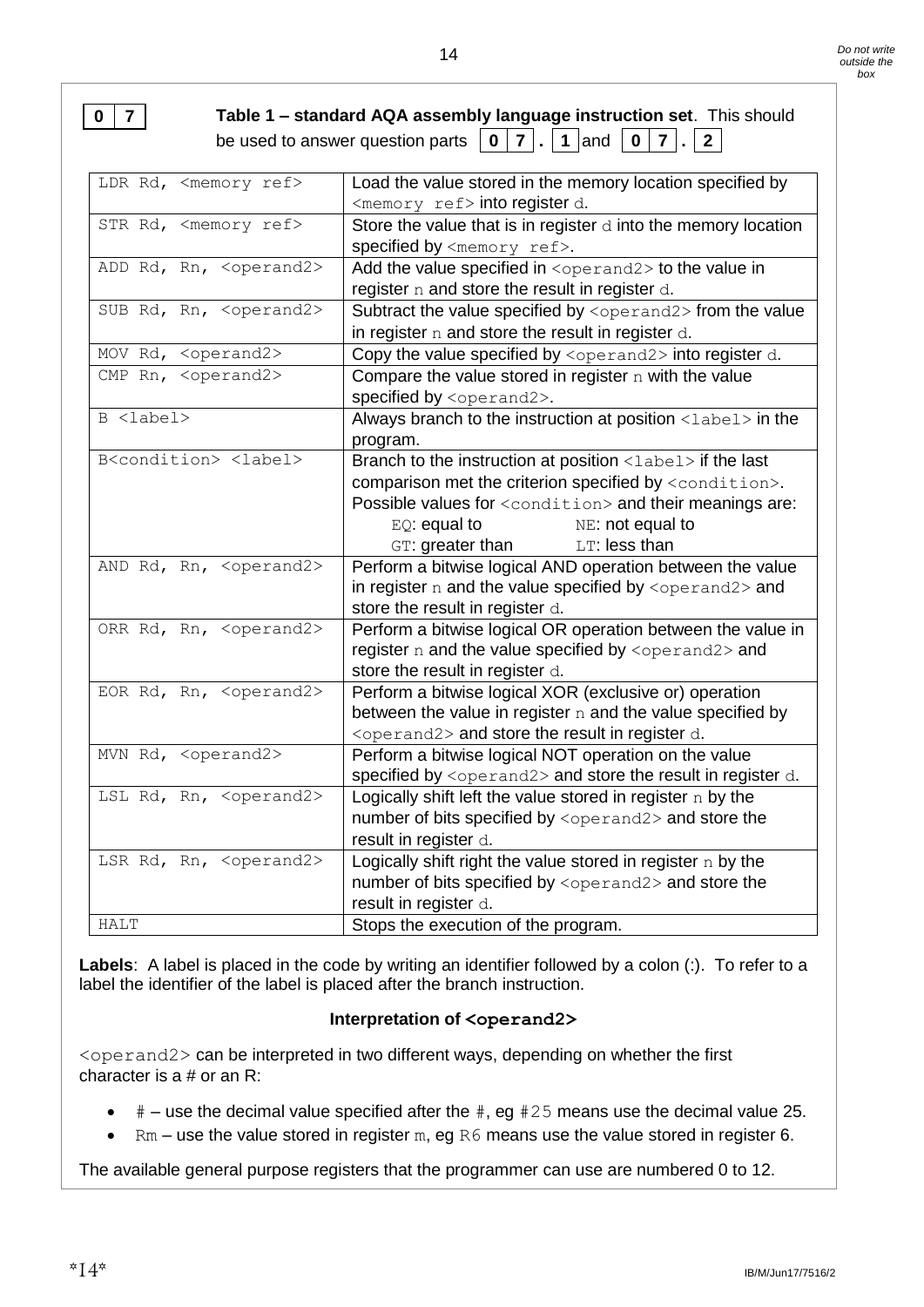|                                    | Figure 5 shows an incomplete assembly language program. The intended<br>purpose of the code is to count from 1 to 10 inclusive, writing the values to<br>memory location 17, which is used to control a motor. |                                                                                                                 |            |  |  |
|------------------------------------|----------------------------------------------------------------------------------------------------------------------------------------------------------------------------------------------------------------|-----------------------------------------------------------------------------------------------------------------|------------|--|--|
|                                    | Complete the code in Figure 5. You may not need to use all four lines for your<br>solution and you should not write more than one instruction per line.<br>[4 marks]                                           |                                                                                                                 |            |  |  |
|                                    |                                                                                                                                                                                                                | Figure 5                                                                                                        |            |  |  |
|                                    | startloop:                                                                                                                                                                                                     | MOV $R0$ , #1<br>STR R0, 17                                                                                     |            |  |  |
|                                    |                                                                                                                                                                                                                |                                                                                                                 |            |  |  |
|                                    |                                                                                                                                                                                                                |                                                                                                                 |            |  |  |
|                                    |                                                                                                                                                                                                                |                                                                                                                 |            |  |  |
|                                    |                                                                                                                                                                                                                |                                                                                                                 |            |  |  |
|                                    | endloop:                                                                                                                                                                                                       | HALT                                                                                                            |            |  |  |
| $ \cdot $ 2<br>$\overline{7}$<br>0 |                                                                                                                                                                                                                | R1 contains the decimal value 7. What value will be contained in R1 after the<br>instruction below is executed? |            |  |  |
|                                    |                                                                                                                                                                                                                | LSL R1, R1, $#2$                                                                                                | $[1$ mark] |  |  |
| $\mathbf{3}$<br>$\mathbf 0$<br>7   |                                                                                                                                                                                                                | Explain the difference between direct addressing and immediate addressing.                                      | $[1$ mark] |  |  |
|                                    |                                                                                                                                                                                                                |                                                                                                                 |            |  |  |
|                                    |                                                                                                                                                                                                                |                                                                                                                 |            |  |  |
|                                    |                                                                                                                                                                                                                |                                                                                                                 |            |  |  |
|                                    |                                                                                                                                                                                                                |                                                                                                                 |            |  |  |
|                                    |                                                                                                                                                                                                                |                                                                                                                 |            |  |  |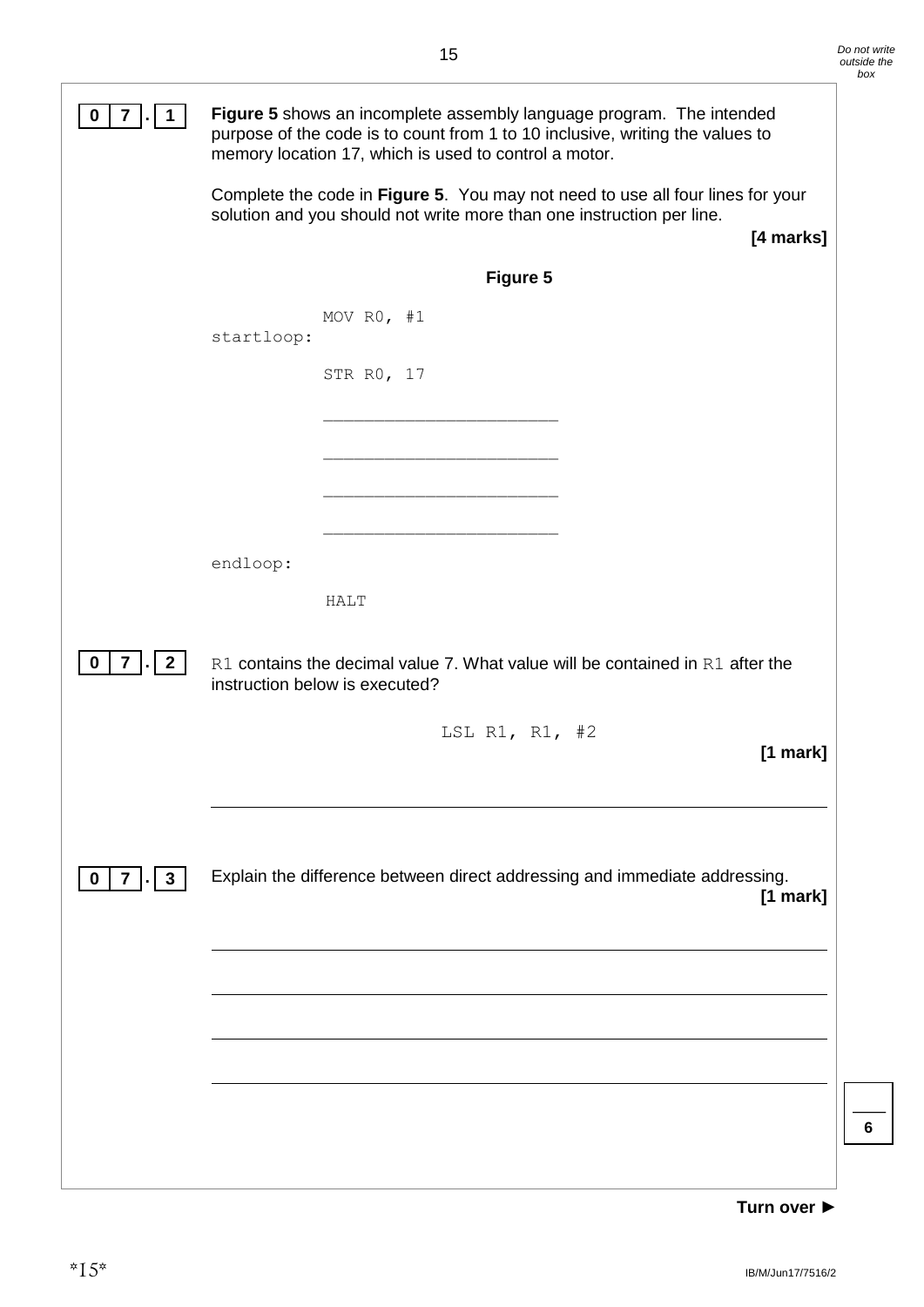| 8<br>0                                          | Devices can communicate using either parallel or serial transmission.                                                              |  |
|-------------------------------------------------|------------------------------------------------------------------------------------------------------------------------------------|--|
|                                                 | Parallel transmission sends many bits at the same time whilst serial transmission<br>only sends one bit at a time.                 |  |
| 8 <sup>1</sup><br>$\mathbf 0$<br>. I 1          | Describe two reasons why serial transmission might be preferred to parallel<br>transmission.                                       |  |
|                                                 | [4 marks]                                                                                                                          |  |
|                                                 |                                                                                                                                    |  |
|                                                 |                                                                                                                                    |  |
|                                                 |                                                                                                                                    |  |
|                                                 |                                                                                                                                    |  |
|                                                 |                                                                                                                                    |  |
|                                                 |                                                                                                                                    |  |
|                                                 |                                                                                                                                    |  |
|                                                 |                                                                                                                                    |  |
|                                                 |                                                                                                                                    |  |
|                                                 |                                                                                                                                    |  |
|                                                 |                                                                                                                                    |  |
|                                                 |                                                                                                                                    |  |
| 8 <sup>1</sup><br>2 <sup>1</sup><br>$\mathbf 0$ | In the context of networking, define the following terms.<br>[2 marks]                                                             |  |
|                                                 | Bit rate:<br><u> 1980 - Johann Barn, marwolaethau a bhann an t-Amhain Aonaich an t-Amhain Aonaich an t-Amhain Aonaich an t-Amh</u> |  |
|                                                 |                                                                                                                                    |  |
|                                                 | Latency:                                                                                                                           |  |
|                                                 | <u> 1980 - Johann Stoff, fransk politik (d. 1980)</u>                                                                              |  |
|                                                 |                                                                                                                                    |  |
|                                                 |                                                                                                                                    |  |
|                                                 |                                                                                                                                    |  |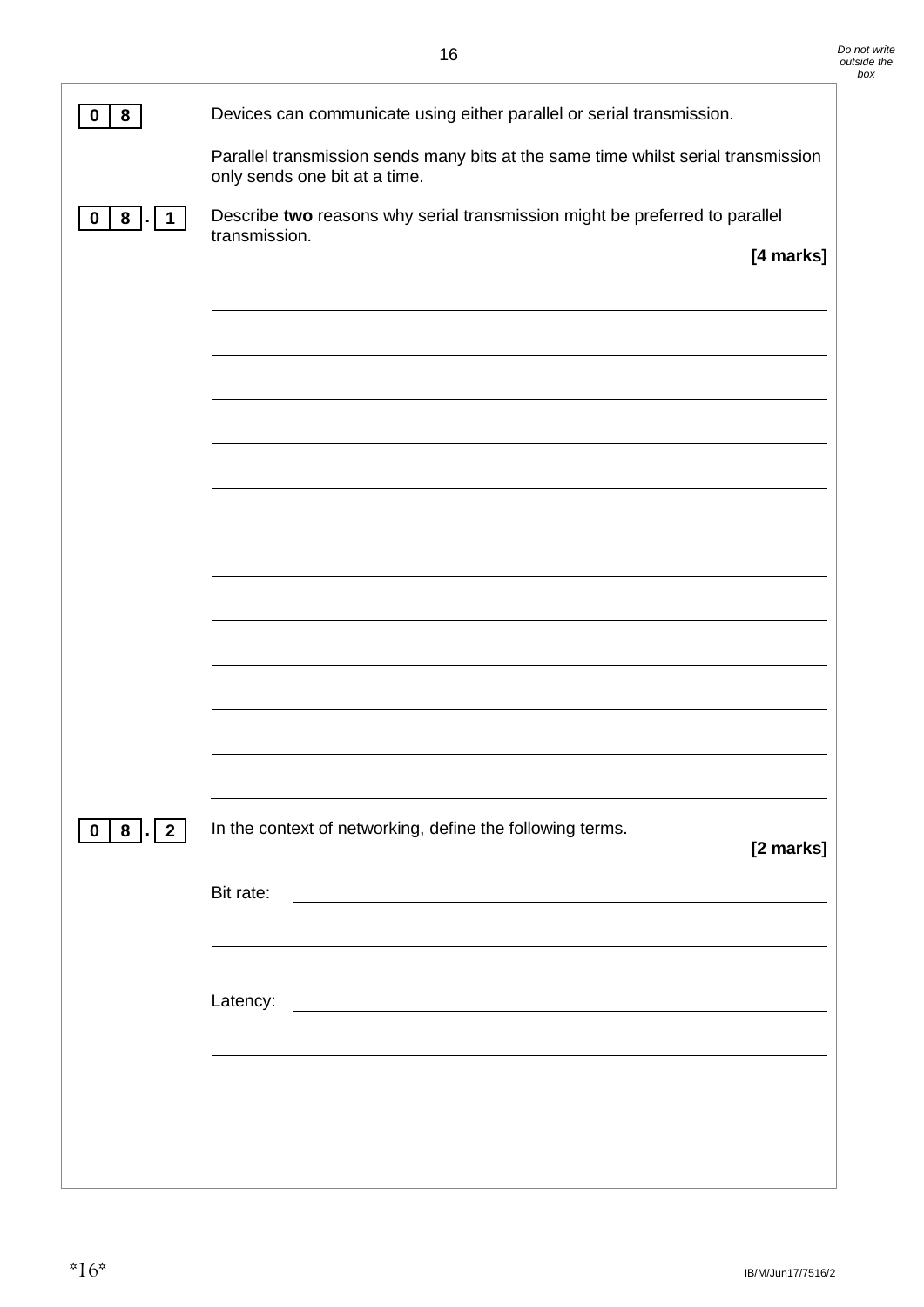| $\mathbf{3}$<br>8<br>0                                | Explain how disabling SSID (Service Set Identifier) broadcasting can increase the<br>security of a wireless network.       |
|-------------------------------------------------------|----------------------------------------------------------------------------------------------------------------------------|
|                                                       | [2 marks]                                                                                                                  |
|                                                       |                                                                                                                            |
|                                                       |                                                                                                                            |
|                                                       |                                                                                                                            |
|                                                       |                                                                                                                            |
|                                                       |                                                                                                                            |
|                                                       |                                                                                                                            |
|                                                       |                                                                                                                            |
| 8 <sup>1</sup><br>$\overline{4}$<br>$\mathbf 0$<br>×. | Explain how the use of a MAC (Media Access Control) address white list can<br>increase the security of a wireless network. |
|                                                       | [2 marks]                                                                                                                  |
|                                                       |                                                                                                                            |
|                                                       |                                                                                                                            |
|                                                       |                                                                                                                            |
|                                                       |                                                                                                                            |
|                                                       |                                                                                                                            |
|                                                       |                                                                                                                            |
|                                                       |                                                                                                                            |
|                                                       |                                                                                                                            |
|                                                       |                                                                                                                            |
|                                                       | Turn over for the next question                                                                                            |
|                                                       |                                                                                                                            |
|                                                       |                                                                                                                            |
|                                                       |                                                                                                                            |
|                                                       |                                                                                                                            |
|                                                       |                                                                                                                            |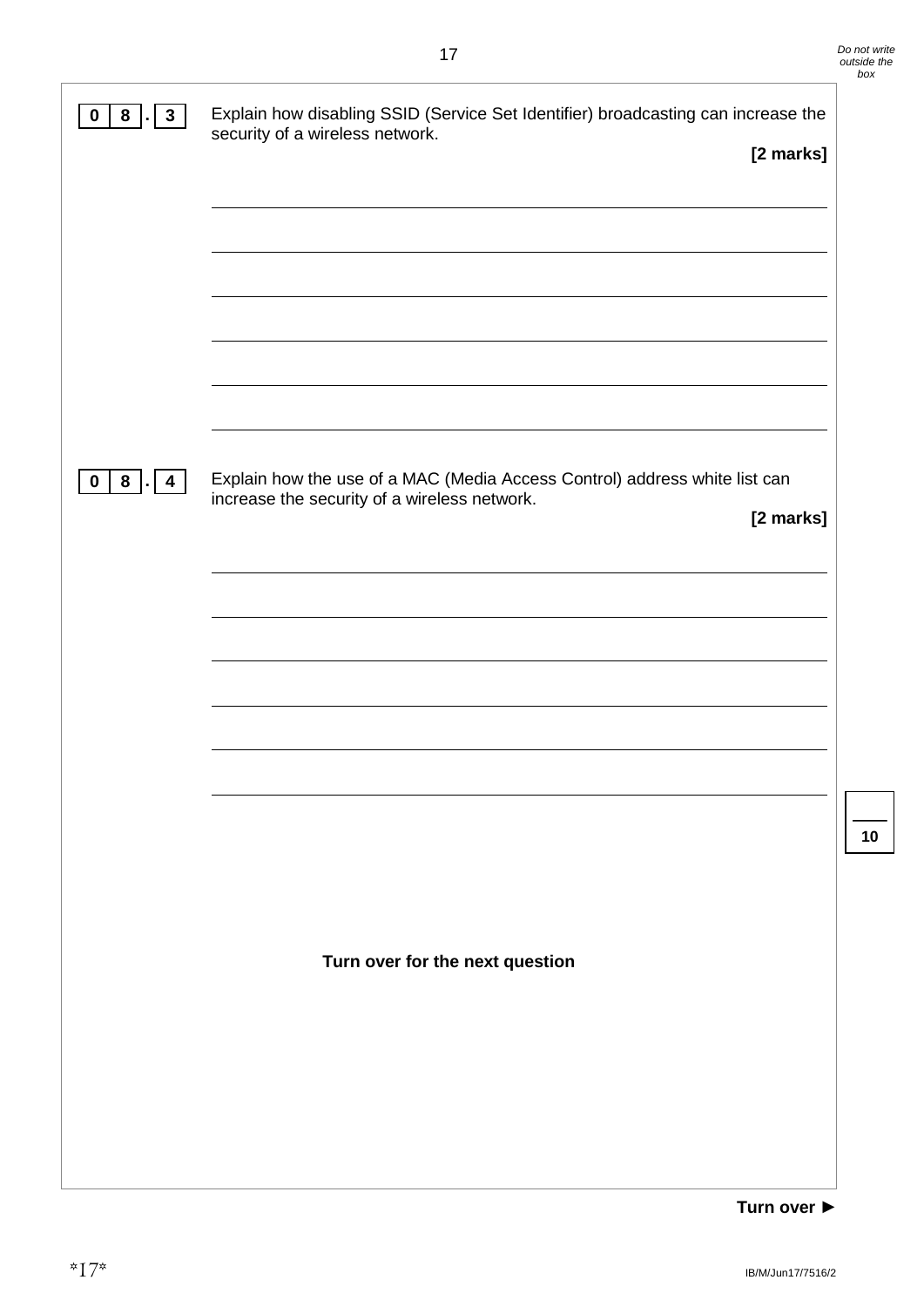**0** 9 Google have a service called Street View which allows a user to view surroundings from street-level. Google have extended their Street View service to cover the inside of buildings such as museums and sports stadiums. Discuss a range of ethical, legal and cultural issues that Google may have needed to deal with when extending the service. **[9 marks]**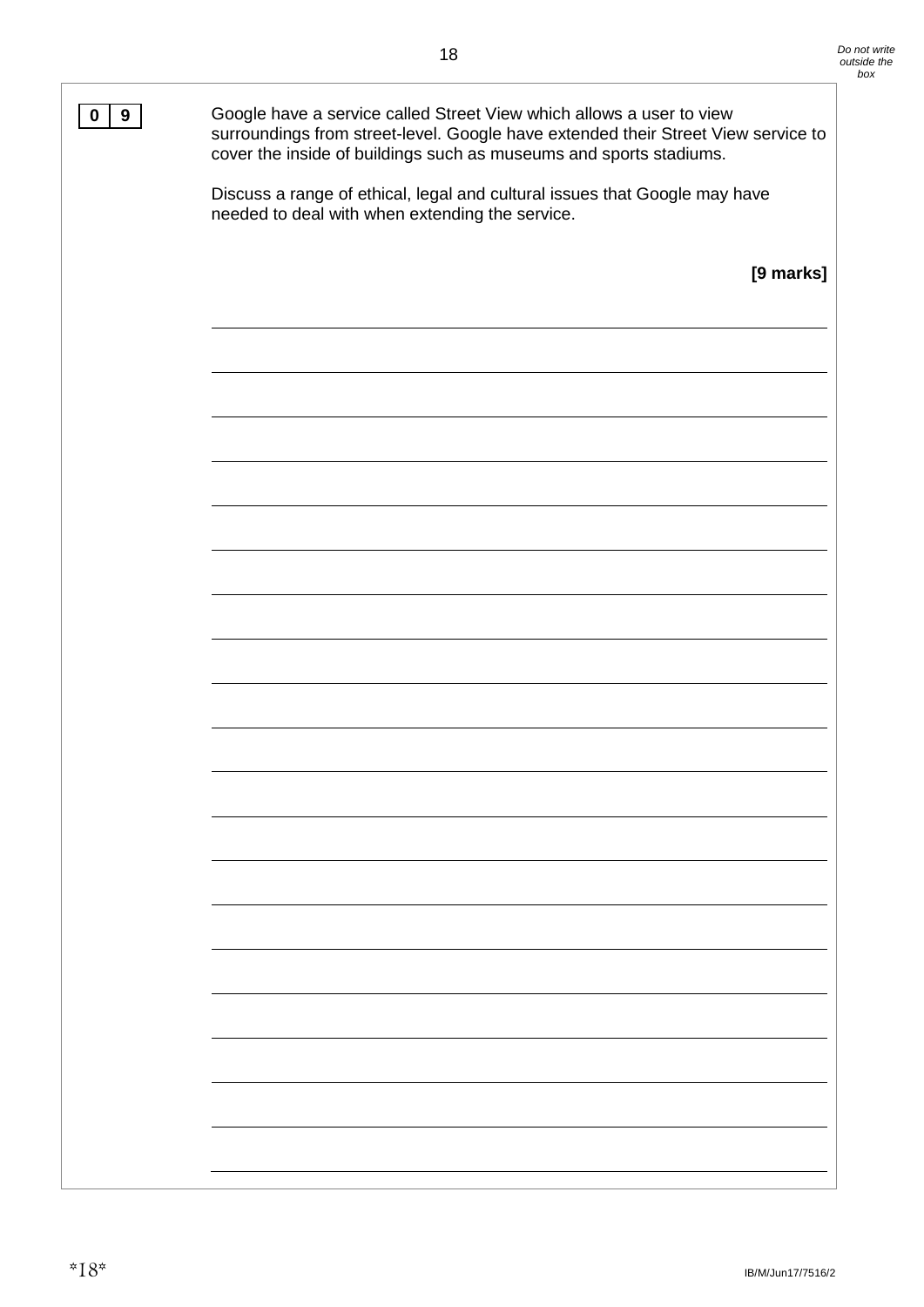

**Turn over ►**